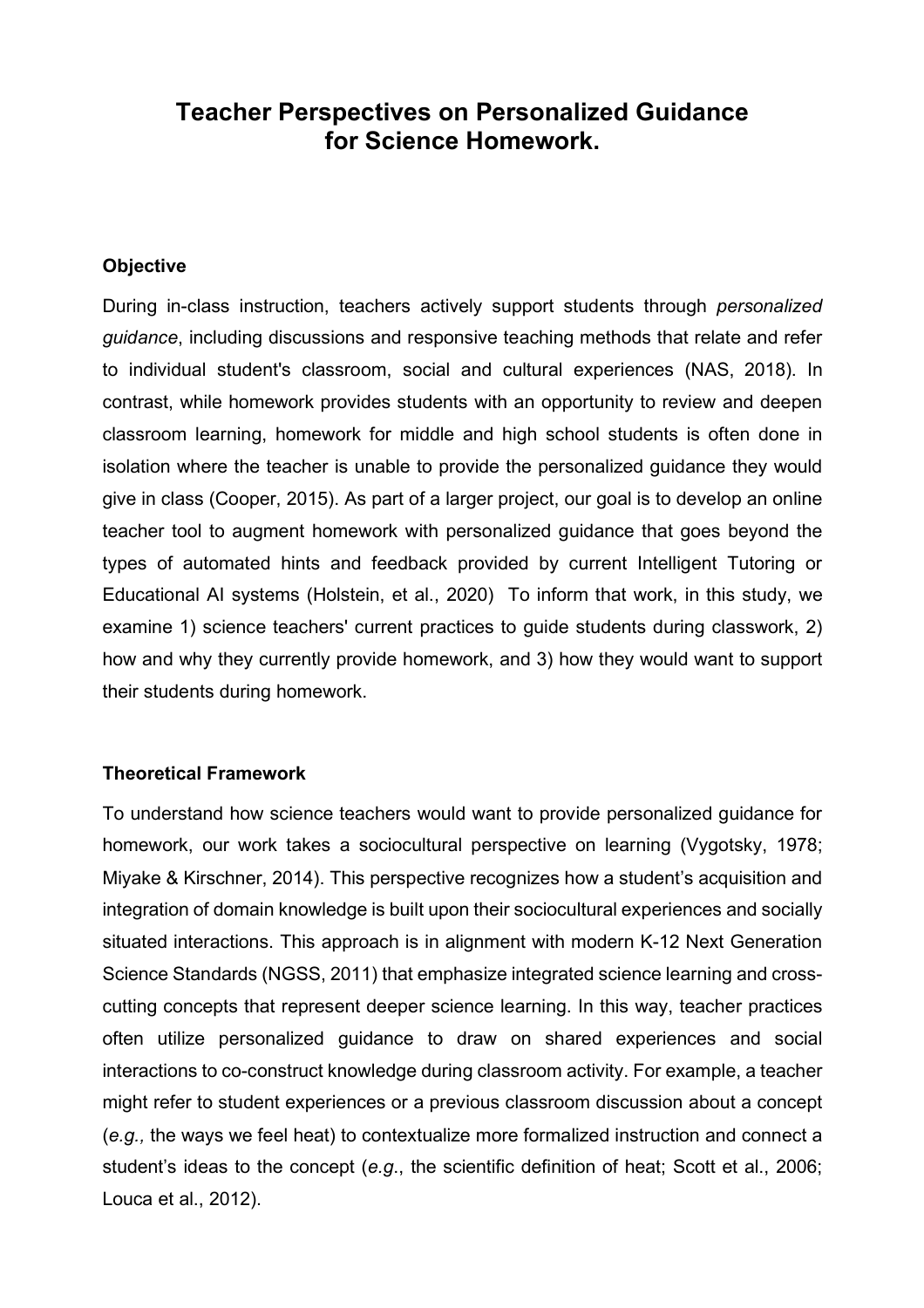Homework is designed to build understanding and practice outside of the classroom, but as an activity that is usually done in isolation, homework lacks the responsiveness and personalized guidance a teacher would provide in a classroom, and parents often struggle to effectively engage with science content (Cooper, 2015). Some learning systems support student homework through feedback on answers, providing step-bystep problem-solving help and mastery tracking (Wilson & Kennedy, 2017) and adjust student activities according to student performance (Aleven et al., 2016). However, these approaches are generalized and focus primarily on direct responses to student problemsolving and input. This leaves a need for systems capable of providing guidance that reflects the socially situated shared experiences students have in and out of the classroom, in the way teachers do.

To address this need, in this study we ask the research question: *What personal guidance do teachers employ to support student learning in classrooms and how would teachers want to provide personalized guidance for science work at home?*

# **Method and Data Sources**

We recruited 7th and 8th grade science teachers through the National Science Teaching Association (NSTA) email listserv and conducted 1-hour interviews with teachers (N = 9), recorded during Zoom online sessions. The semi-structured interviews focused on current practices for classroom and homework guidance and additional desires for supporting homework, but also allowed for exploration of additional lines of discussion (Blandford, 2013). After opening the interviews with questions related to their teaching experience, we asked the teachers about how and when they provide guidance and supports to individuals and groups within the classroom, how they anticipate and address misunderstandings, and their approach towards giving homework, including the types of activities they use, what issues they experience, and what purposes they see homework fulfilling. Figure 1 illustrates our research process.

The recordings of the interviews were transcribed verbatim and analyzed using a Thematic Analysis approach to qualitatively identify patterns in the data (Braun et al., 2018). After familiarizing themselves with the data, the researchers engaged in several rounds of inductive generation of semantic and latent codes (see Table 1) which were used to organize and build themes through iterative discussion in relation to the research questions.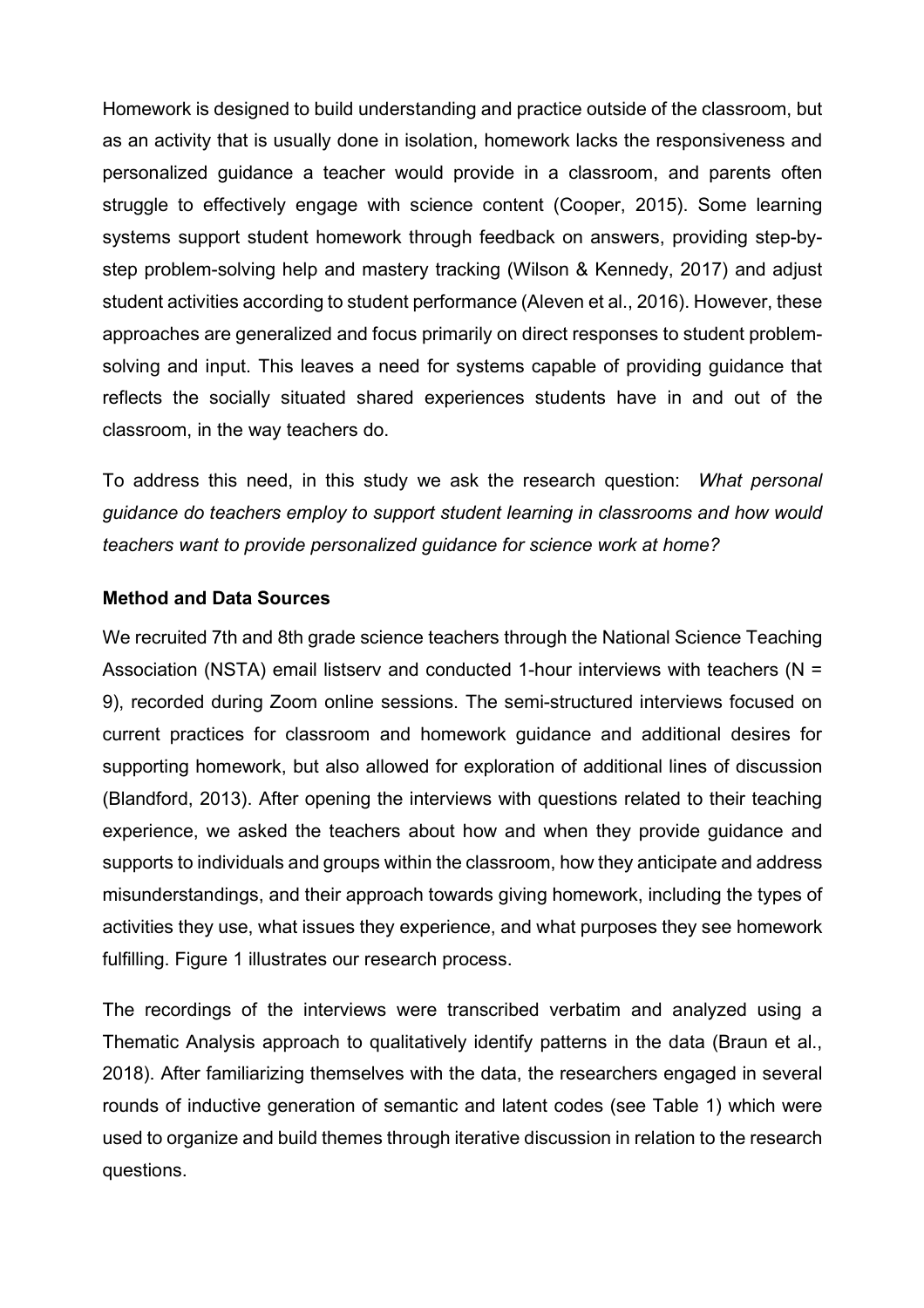# **Results**

In this section, we describe the four major themes generated from our analysis and support them with direct quotations from participants. All quotations are attributed to participants by their (non-consecutive) study ID numbers.

**Theme 1: Teachers use homework as an extension of the classroom.** Teachers preferred to avoid having students grapple with completely new concepts for homework, seeing the role of homework "to extend what we're doing in the classroom." (T10) and as "an extension of what we were learning in class to tie into their interest and to get them to think deeper about it" (T4). A common reason for not introducing new concepts during homework was, "because I'm not there to support it" (T11) or provide guidance, and that "when the kids are at home there's a different dynamic…there's nobody there encouraging and motivating them." (T3). To address their concerns about their inability to support new content at home, teachers created in-class activities specifically to prepare students for the upcoming homework, such as doing "one article in class and then a follow up article for homework" (T11), or to help address anticipated misunderstandings, "I would model that through a 'I do we do you do'…within in the classroom, before I ever asked them to do it on their own outside."(T2) In sum, teachers voiced a desire to extend and deepen their classroom learning but appear to be reluctant to introduce new content without the ability to provide guidance. Therefore, teachers appeared to rely on personalized in-class activities to prepare students for homework.

**Theme 2: Teachers use their experiences with students to provide personal guidance.** Teachers emphasized that they include qualitative understanding of their students to inform the guidance they provide, and consider, "how did the student learn?... Did certain factors help the student more? Did the student need extra motivation? Did the student need extra time, less time?" (T16). Teachers also try to ground their guidance by referencing previous activities from class to help explain new content, "I often will loop back to that concept again… and I say, 'remember last year when we learned about this one part?" (T3). Teachers often look to incorporate "activities that that I feel are of high interest to them" (T3) and "try to keep them as involved as I can," (T16). While most teachers personalize tasks based on metrics like pre-assessments, they also seemed to emphasize the importance of paying attention to and tracking other aspects such as individual student's interests, needs and experiences, to personalize guidance.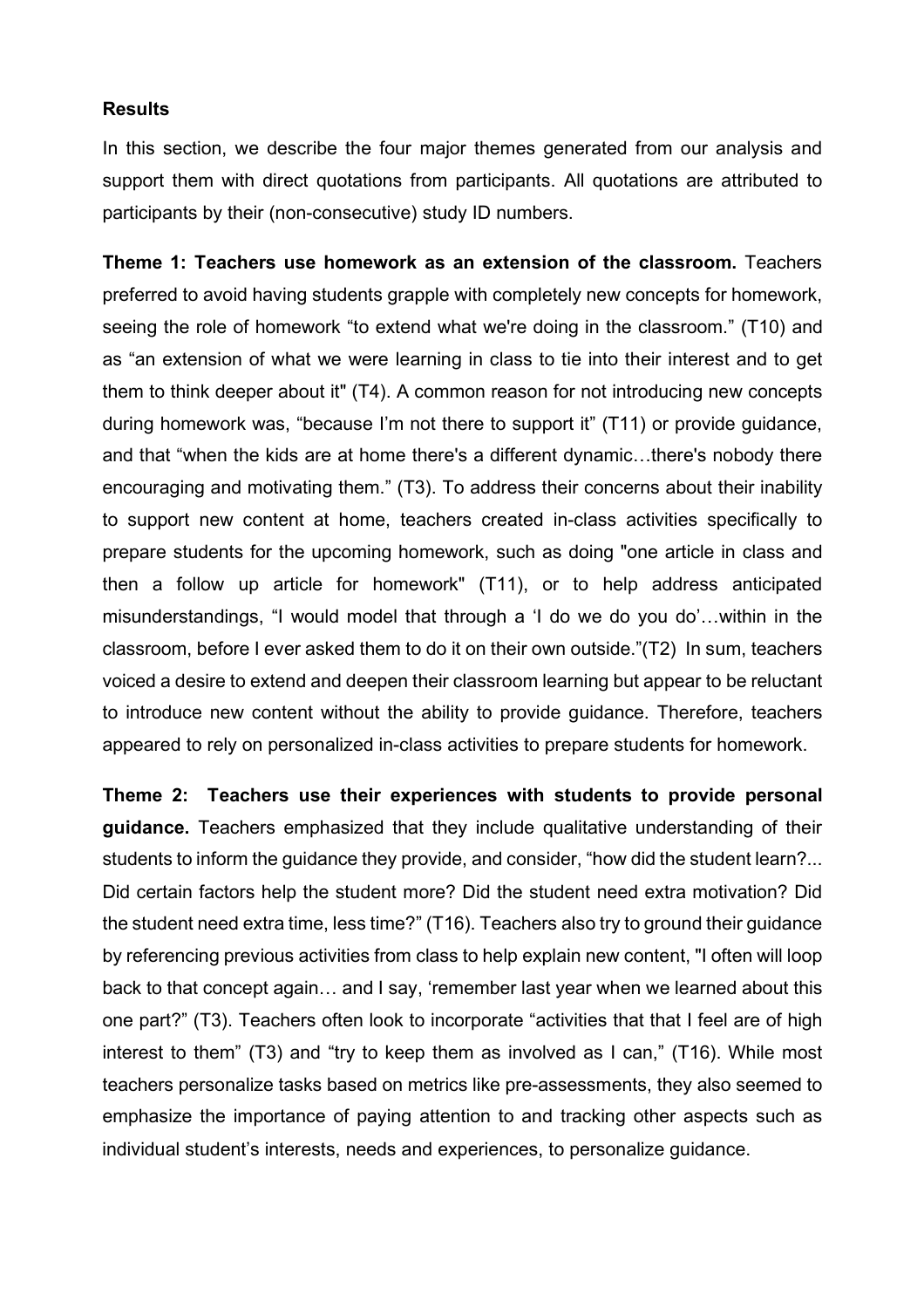#### **Theme 3: Teachers use a wide range of multimedia rather than a singular textbook.**

Given the "amazing amount of science material out there" (T9), teachers "have branched away from the textbook" (T5) to use a variety of materials for homework such as videos, articles, and interactive online content. They seem to see multimedia promoting engagement and learning, as T1 told us, "kids love videos you know... there's something about hearing it from somebody else's mouth besides mine that makes them understand it or own it a little more." This variety also helps them tailor assignments, as T16 explained, "you might have one group of students who need the vocabulary help….and you might have some students working on a simulation so they can better understand the experiment or the process". This theme highlights how teachers integrate a variety of media to meet their student's needs and amplify student engagement and motivation.

# **Theme 4: Teachers value homework but are hindered by many practical and equity barriers.** Teachers recognized the value of homework to augment classroom learning and "build on their understanding" (T16) at home where students can "reflect or really analyze that problem on their own, they just don't get that in the classroom." (T2). However, teachers are concerned that some students do not always have adequate time for homework because, "they have to watch their sister, little brother, while the mom or dad is away at work" (T11), or "are the one making dinner for the family" (T10). Inequities in students' opportunities for homework seem to lead teachers "to keep [homework] minimal for students, because there's a definite equity issue nowadays." (T11). These statements suggest that while teachers recognize the additional value homework can add to classroom learning, there remain issues outside of the teacher's control that hinder students' ability to effectively engage with learning at home.

#### **Discussion and Implications**

The findings provide us with theoretical and practical implications for researchers and instructional designers to develop methods for teachers to provide personalized guidance during homework. First, we contribute to theory on how teachers build classroom discussions and experiences around science concepts that use homework for further exploration and extension. Teachers provide opportunities to co-construct knowledge in ways that relate personally to students' experiences they feel are needed at home (Vygotsky, 1978; Miyake & Kirschner, 2014). Teachers also apply their own understanding of their student's interests, perspectives, strengths and needs when giving personalized guidance, which is of particular importance where time and equity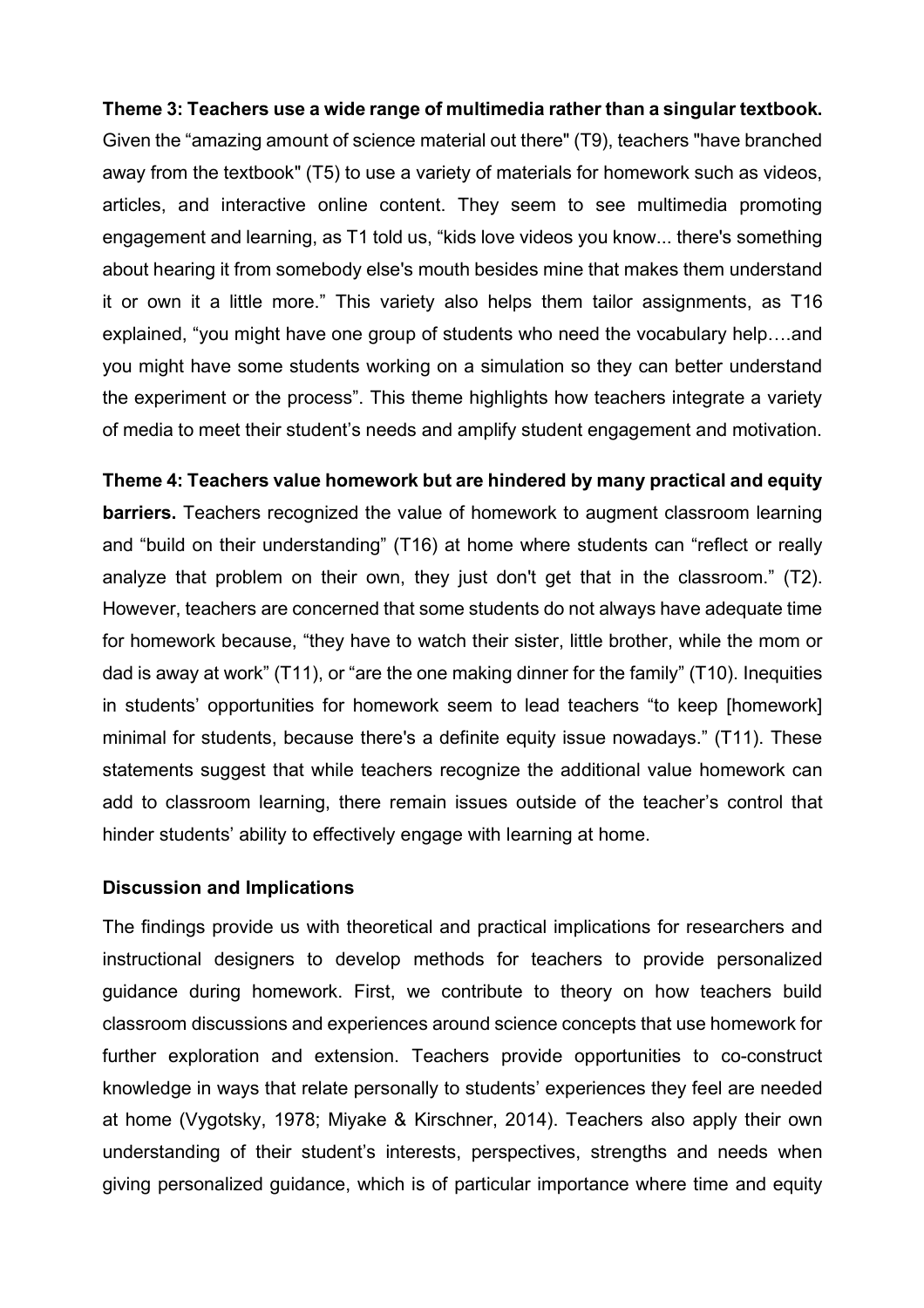constraints threaten the effectiveness of homework. These findings build our theoretical understanding of how teachers perceive the role of homework, how they personalize guidance for students, and how they structure classroom and homework as complimentary forms of learning.

These findings also suggest several practical implications for developing tools for teachers to support or augment homework that should:

- 1) Emphasize a link between in-class and in-home work by creating connected sets of content in a variety of formats for use across in-class and at-home learning.
- 2) Empower teachers to augment multimedia materials with personalized guidance to relate homework to in-class discussions, local contexts, student interests and prior experiences.
- 3) Address homework inequities by providing students with flexibility in due dates or formats for completing work, and providing personalized guidance, such as teacher-annotated materials or worked examples.

# **Conclusion**

In this work, our goal was to understand how teachers provide personalized guidance for science classwork and how they would want to further support students at home. In line with prior research, we found that while teachers value homework as an extension of classroom activities using a variety of multimedia to deepen student learning, they have minimized the use of homework as they know students receive uneven levels of guidance and opportunities to complete homework (Cooper, 2015). We believe our findings suggest that teachers may welcome additional tools and technologies to provide better and more equitable guidance for students during homework, but these tools will need to reflect how they currently provide classroom guidance.

The significance of these findings is that they reveal how teachers prepare students for homework activities by reviewing, practicing, or mirroring the activity first in class, thereby providing guidance the students take home with them. Of particular importance is that this homework preparation is personalized based upon the teacher's qualitative knowledge of individual students and relies upon previous socially situated classroom experiences and activities.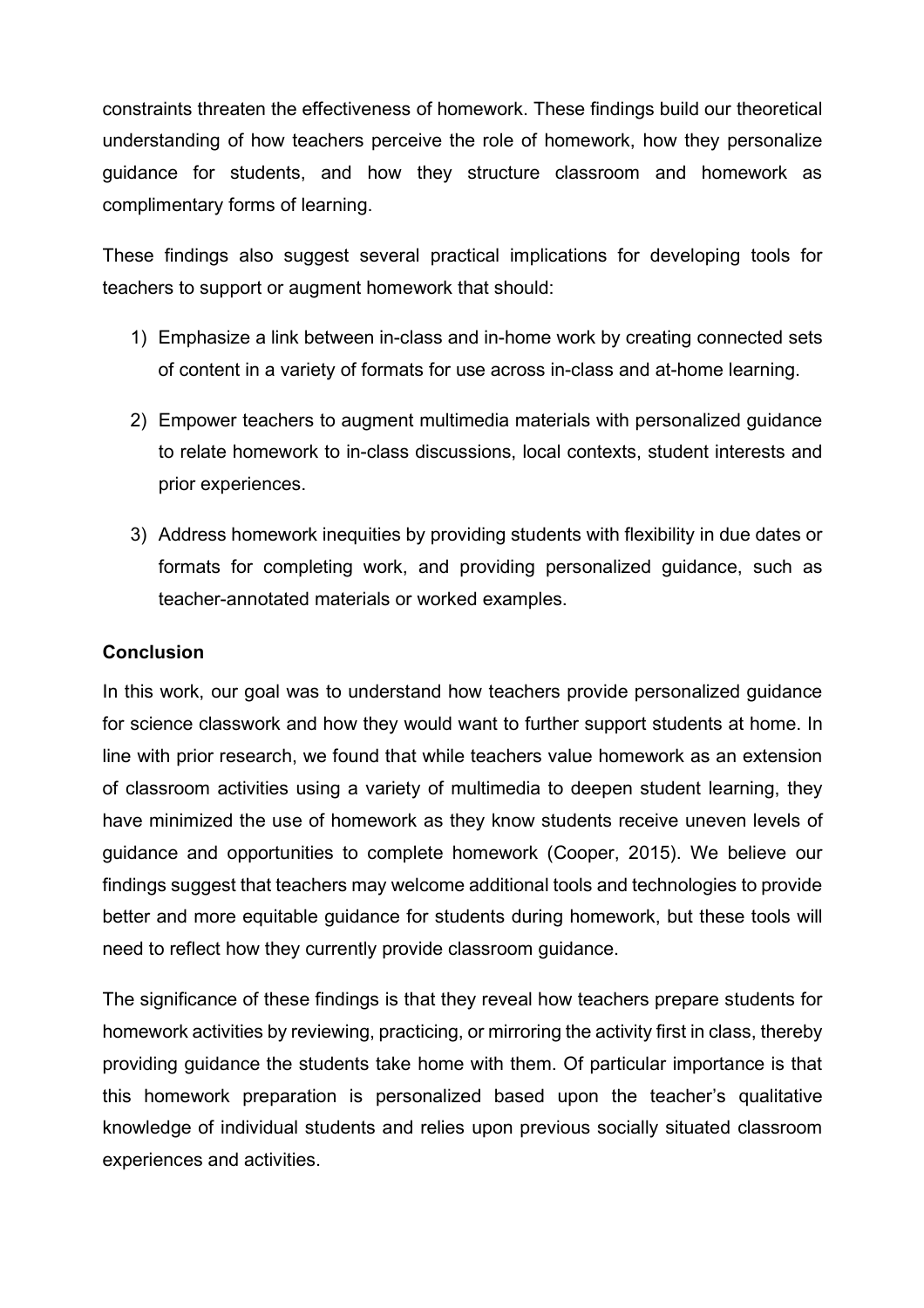One major limitation of this study is the small sample size, and that the majority of our sample includes teachers with significant experience in the classroom. As such, the findings have limited capacity for generalization and may not apply well to the perspectives and needs for new or inexperienced teachers. We also recognize that our design implications are limited as they are not derived from work examining teachers' use of tools or technology to support homework, but rather focus on current and desired practices around classroom and homework guidance. We plan future research to clarify the affordances needed by such a teacher tool, and through the use of co-design or participatory design aim to empower teachers to build systems that meet theirs and their students' needs. (See Figure 1).

In conclusion, we believe this work contributes a needed understanding of modern science teacher views around supporting students during homework that extends existing theory and informs instructional design and practice. By continuing to involve teacher perspectives, we examine the role and utility of homework in science and ground our theory-building in real classroom practice.



Figure 1. Co-designing a teacher tool based on teacher perspectives.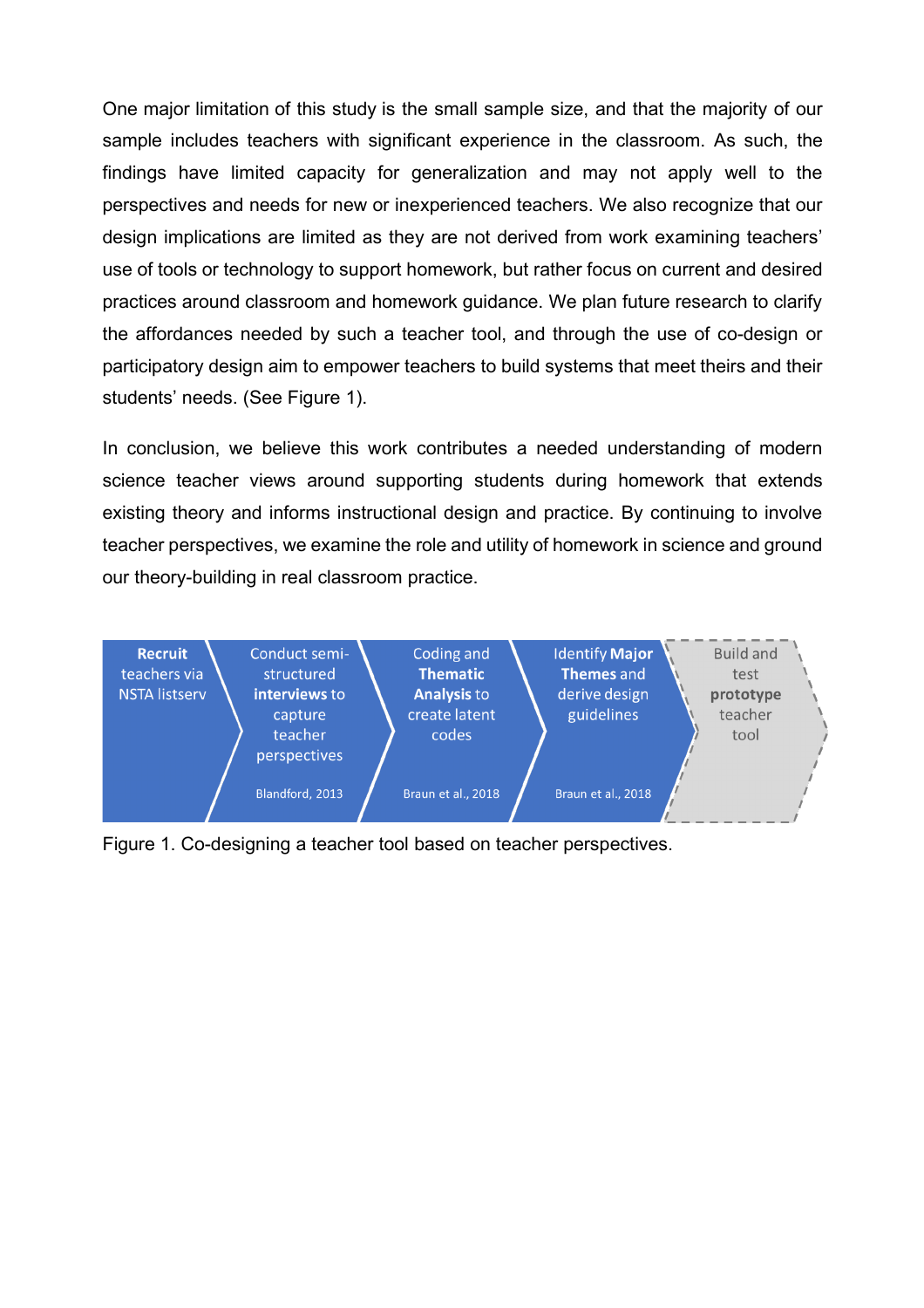| Name                                                      | <b>Formal Definition</b>                                                                                                                                | <b>Example Quotes</b>                                                                                                                                                                                                                                                                                              |
|-----------------------------------------------------------|---------------------------------------------------------------------------------------------------------------------------------------------------------|--------------------------------------------------------------------------------------------------------------------------------------------------------------------------------------------------------------------------------------------------------------------------------------------------------------------|
| Extension of classroom                                    | extension of classroom<br>Teachers use homework as an<br>the homework tasks.                                                                            | activities, whereby the teacher provides pre-support of sure they have the vocabulary in class before, and they understand the vocabulary that they're<br>We do one article in class and then a follow-up article for homework, because I want to make<br>going to need.                                           |
| Personal interests, home<br>connection                    | interests, their home and local environment to add<br>personal connection to deepen the learning.<br>Teachers use homework to rel                       | what we were learning in physics to those things they were already naturally curious about. So<br>ate to students' personal Usually it involves them going home and looking at their basketball or football and applying<br>their homework was to tie into their interest and to get them to think deeper about it |
| Many formats and<br>resources                             | content, including audio and visual materials, written<br>Teachers choose multiple ways of engaging with<br>and oral responses.                         | I try to give them multiple ways, you know I'm a firm believer in the different modalities that<br>kids learn, and you switch it all up                                                                                                                                                                            |
| misunderstandings<br>Anticipating                         | misunderstandings to respond to them immediately<br>Teachers look for and anticipate student                                                            | If I'm starting to notice the same errors, the same misconception, I will do something like "Hey<br>guys, let's stop what we're doing, let's think about this for a moment" and a reteach that<br>concept                                                                                                          |
| personalized supports,<br>differentiation<br>Scaffolding, | personalized scaffolding or supports based on the<br>Teachers provide a range of ways to provide<br>needs of the class, group or individual             | students. You want them to be successful so you have to look back at your notes to know what<br>As we do these activities, you want to make sure that you're personalizing the learning for<br>factors are needed to help this student be successful.                                                              |
| Giving student choice                                     | levels of difficulty in<br>Teachers provide students with choices between<br>their classroom and homework activities<br>different modes and different   | What I will do is maybe give them a few different articles to choose from to read. One of which<br>Б<br>might be more simplistic in nature, one might be more complex, and one would kind of be<br>mid-level that approach a similar topic maybe just from different viewpoints.                                   |
| Tracking student<br>interests                             | ences, personal interests<br>pdate information on<br>Teachers survey, collate and u<br>their students' learning prefer<br>and academic progress         | I do an interest survey to get to know the kids and their learning aspect. It helps me throughout<br>the school year and then as I'm meeting the kids and working with them, I get to learn some of<br>their habits, so I adjust the learning as needed as I get to learn them better                              |
| Personal connection to<br>science                         | Б<br>derstand and develop<br>personal connection to scientific methods, thinking<br>Teachers want students to un<br>and approach.                       | So my objective would just be for them to be able to ask really good questions. The ability to<br>ask questions, especially in the sciences is so important. Just improving that, asking better<br>questions each time.                                                                                            |
| Engagement and<br>motivation                              | Teachers apply multiple ways to enhance engagement<br>gamification strategies, and providing variety.<br>lying fun and<br>and motivation, including app | We're able to find things that are new and things that we really want to pique their curiosity.<br>Once you bring that hook in for learning, you know you've got their attention and you know<br>they're ready to soak up all that new information and material.                                                   |
| Inequity, fairness issues                                 | tasks due to inequity of technological availability and<br>Teachers see student's face issues with homework<br>constraints of time and support at home  | or they're the ones sitting at home, helping their younger siblings get their work, getting them<br>They still might not do the assignment because they are the one making dinner for the family,<br>fed because their parents work.                                                                               |
| Different performance<br>at home                          | between classroom and home, including vast shortfalls<br>ing student performance<br>Teachers experience contrasti<br>and vast improvements.             | When the kids are at home that's a different dynamic. There's nobody there encouraging and<br>motivating them and it ends up becoming work that is really impacting their grades                                                                                                                                   |
| Value of homework, as<br>practice, deeper<br>learning     | Teachers view homework playing an important role in<br>deepening learning, practicing, and providing<br>different environment and timing                | them to be able to practice on the project that we're working on and don't have time in class to<br>You want them to come away with the understanding of the concept or the topic. You want<br>practice                                                                                                            |

Table 1. Codebook showing latent codes and example quotes from the interviews.